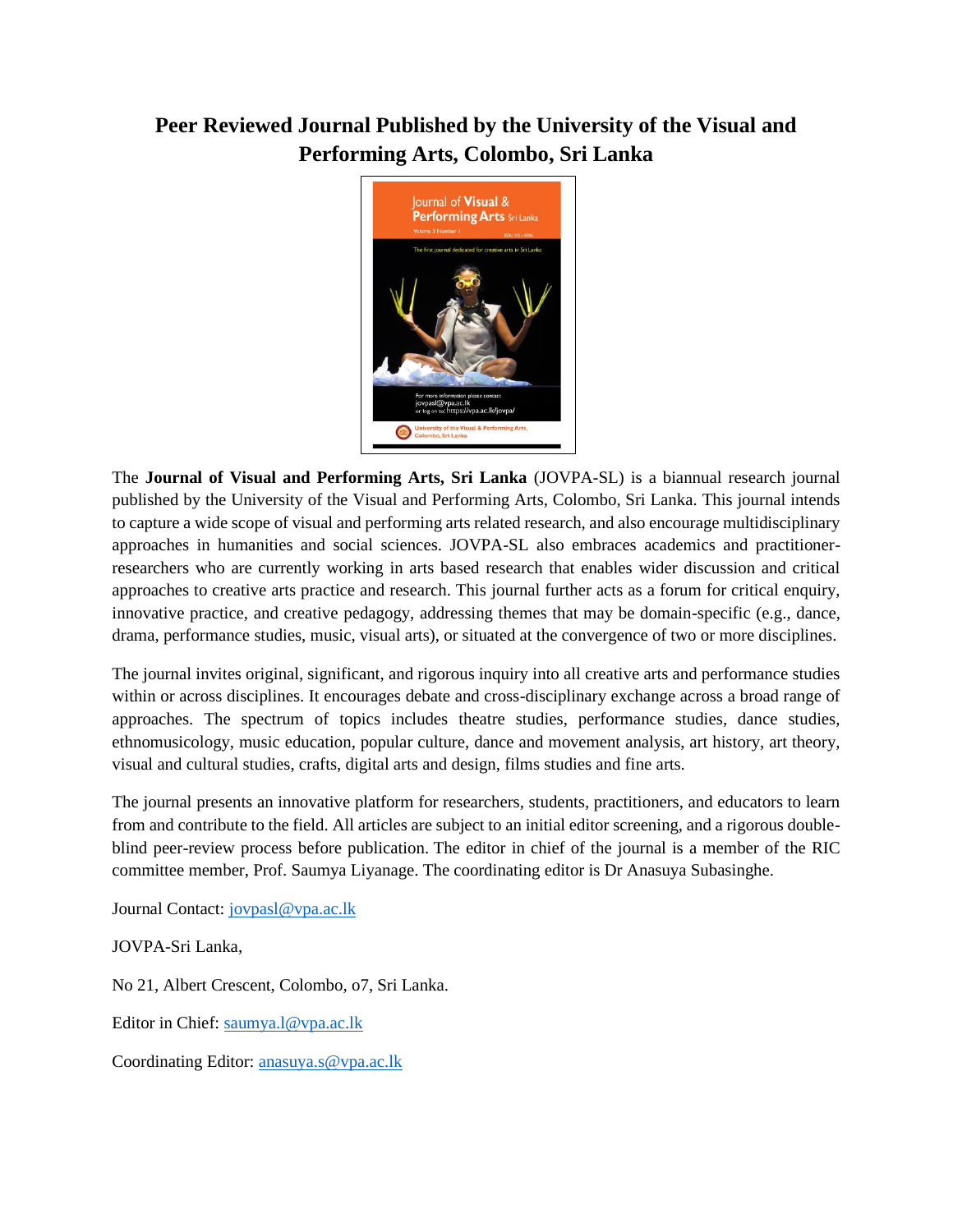## **Sri Lankan Martial Arts '***angampora***' and Performance Research**

A three year research project was initiated at the University of the Visual and Performing Arts (UVPA) Colombo in 2020 to explore means and ways of adapting some basic elements to tailor an actor training methodology to train contemporary actors for stage and screen. This project was titled 'Lamp in a Windless Plays': Developing an Actor Training Methodology through Sri Lankan Combative Arts was funded by the World Bank in collaboration with the Ministry of Higher Education and Highway, Sri Lanka.



Sachini Athapaththu

**Natasha Llillary** 



This Research project was conceived and conducted by Prof. Saumya Liyanage and his research team, consisted of two research assistants, Lyudmyla Hocharova, Banduka Premawardhana, Project deputy coordinator Dr Samith Herath, two team members, Natasha Hillary, Samal Hemachandra and the project assistant, Sachini Athapaththu. Both research assistants reading two Phil degrees under the supervision of Prof. Liyanage exploring martial arts and actor training for theatre and films. An actor training laboratory is set up in Colombo with sixteen actors and dancers to learn Sri Lankan martial art angampora under a traditional martial arts teacher, Guru Karunapala. The Research team is intending to publish a series of papers, interviews and actors reflective journal entries in the journal titled *Mise en Abyme:* International Journal of Comparative Literature and Arts, edited by Prof. Armando Rotondi at Institute of the Arts Barcelona. The project concludes with a full fledge performance with the actors trained under martial arts Guru and this performance will be open for the public. In addition the research team the project will publish a monograph based on research findings and documentation of laboratory work. This project further develop an online digital repository with the material gathered through the research work consisted of photographs, video documentation, interviews, traditional martial arts teaching, and actors testimonies for future research.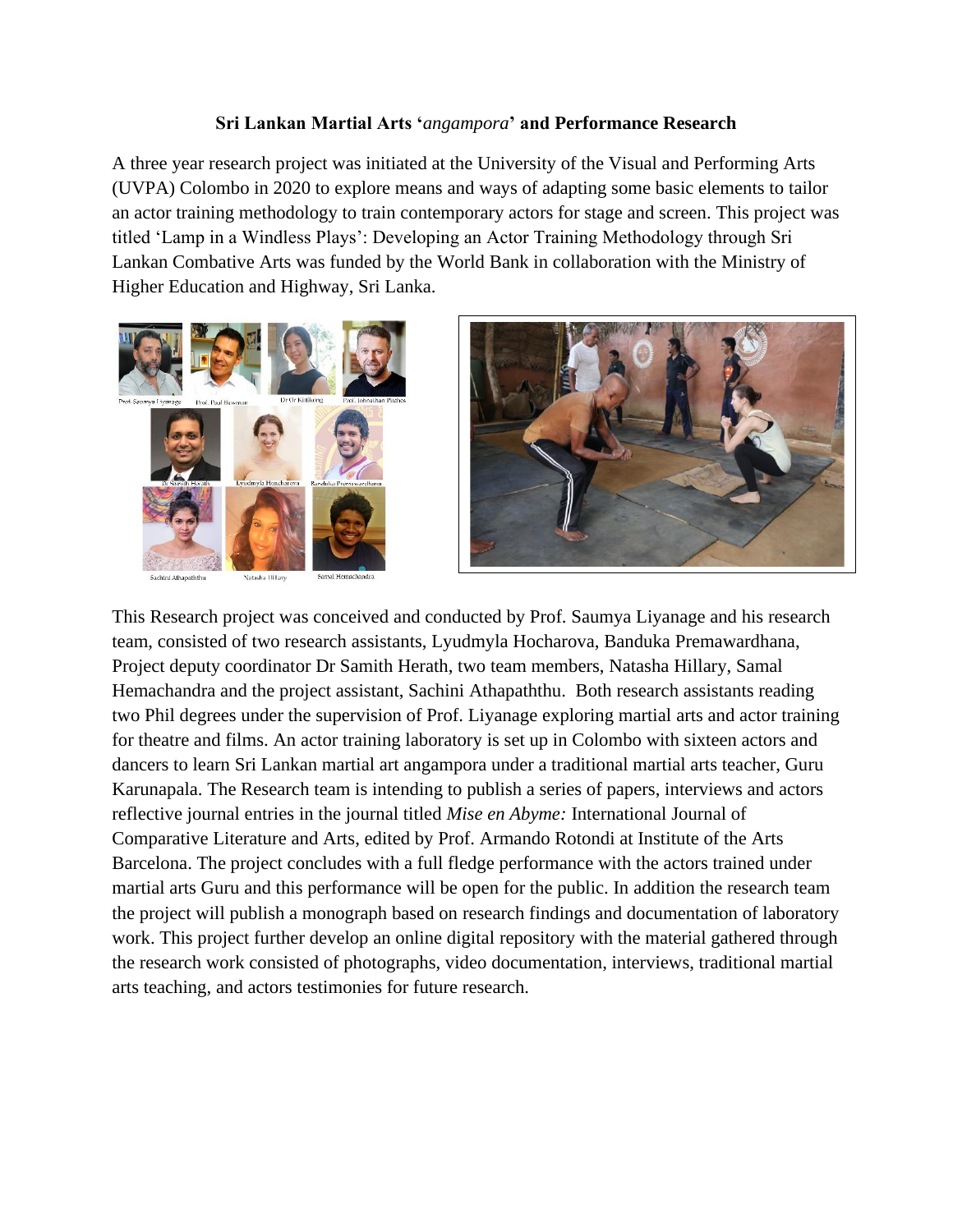## **Performing Arts in the time of Corona (PATOC) International Webinar at the Faculty of Dance and Drama University of the Visual and Performing Arts, Colombo**

A three day international webinar was organized by the Faculty of Dance and Drama, University of the Visual and performing Arts, Colombo, Sri Lanka 21-23 December 2021. The title of the conference was 'Performing Arts in the Time of Corona': The Impact of Covid-19 pandemic on Performing Arts education and practice (PATOC). PATOC international conference invited practitioners, academics, students, and researchers all over the world to present their abstracts on the theme. The online conference started with the welcome speech by Dr Indika Ferdinando and he further presented the objectives of the conference. The chief guest of the conference, the Vice-Chancellor of UVPA, Senior Professor Rohana P. Mahaliayanaarachchi delivered the inaugural speech about the therapeutic value of performing arts. There were three keynote speeches on both days: Prof. William Peterson from Flinders University, Kalakeerthi Ravibandhu Vidyapathy and Professor Adrian McNeil from Monash University delivered their keynote speeches.



Prof William Peterson Flinders University, Australia



Kala Keerthi Ravibandhu Vidyapathy Sri Lanka



Prof Adrian McNeil Monash University, Australia

Figure 3*: Keynote speakers of the conference – PATOC 2020, UVPA Colombo* 

The first event of the PATOC conference was the keynote by Prof. William Peterson from Flinders University, South Australia and this session was chaired by Prof. Saumya Liyanage. Prof. Peterson discussed how a group of artists challenges the codependency of Covid-19 and suggests new ways of living, and practice creative arts in this pandemic time. The afternoon session of the day started with the keynote speech of one of the eminent dance practitioners and artists in Sri Lanka, Mr Ravibandhu Vidyapathy. Mr Vidyapathy suggested that dance practitioners should move to open spaces, use basic technical devices to create minimalist dance that glorify the aesthetics of artistically extended human movements and celebrate the dance art. This keynote session was chaired by Dr Anasuya Subasinghe. The second day of the conference started with another keynote speech delivered by Prof. Adrian McNeil from Monash University, Australia. This keynote session was chaired by Dr Priyeshni Peiris. Prof. McNeil discussed the impact of Covid-19 on the music industry considering two music festivals: *St. Kilda Festival* in Melbourne and the *Swar Samrat* Festival in Kolkata. Taking them as case studies, he concluded that universities have responsibilities to sustain and practice diverse musical heritages and find ways to cope with social and natural catastrophes.